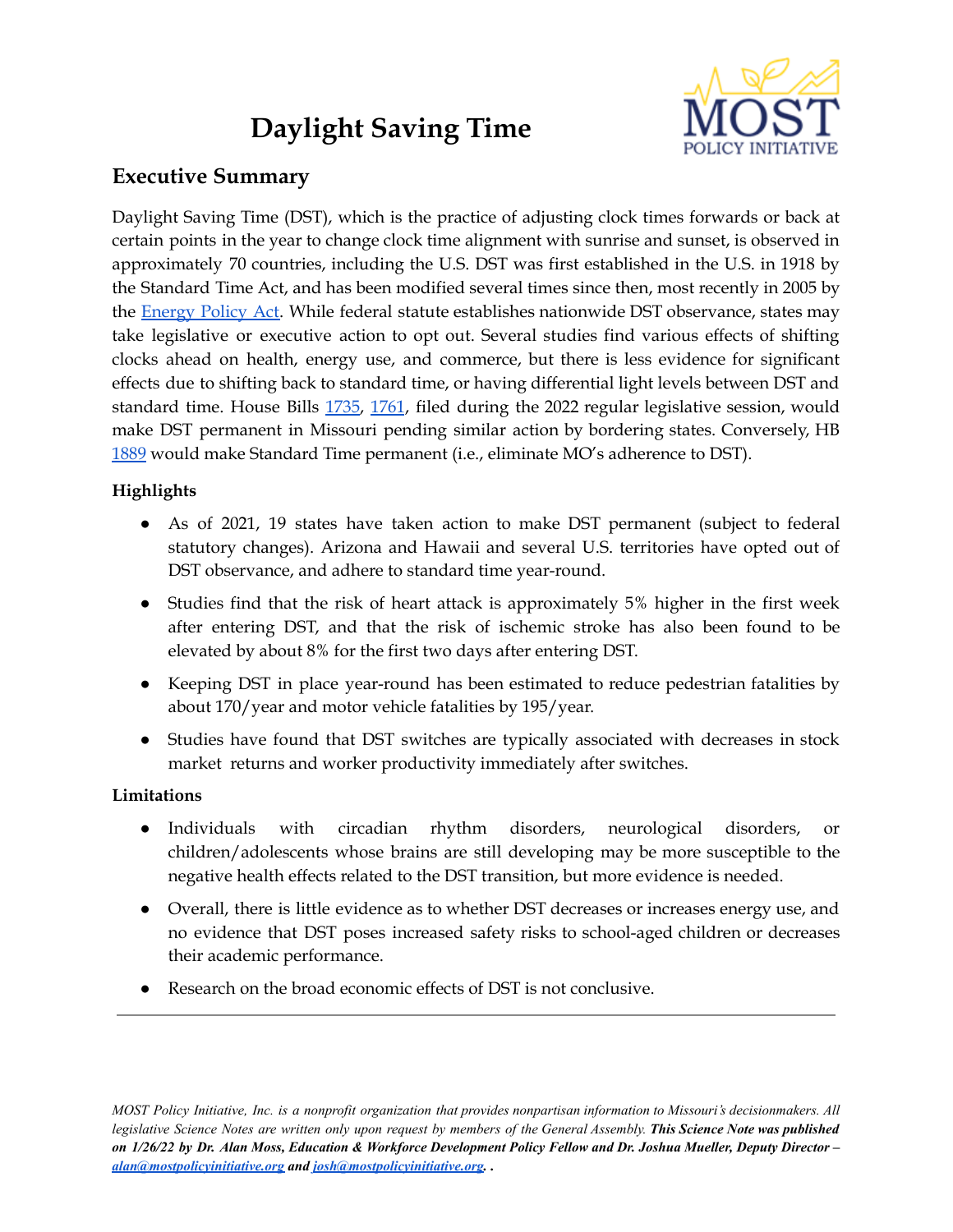# **Research Background**

## **Recent History of Daylight Saving Time in the U.S.**

Daylight Saving Time (DST) is the period of the calendar year between the second Sunday in March and the first Sunday in November when clocks in most parts of the United States are set one hour ahead of standard time. These transition dates (when clocks are set forward an hour, and then set back one hour) are set in federal statute. $^1$ 

The Uniform Time Act, passed by the U.S. Congress in 1966, established the time zones currently in use (Eastern, Central, Mountain, Pacific), and allowed states (or parts of states) to exempt themselves from DST adherence. Additionally, it authorized the U.S. Department of Transportation to set standard time zone boundaries and DST. Under the Uniform Time Act, changing to permanent DST would require an act of Congress allowing states to adopt the time of their choice.

In response to the oil shock in 1973, Congress passed the [Emergency](https://www.congress.gov/bill/93rd-congress/house-bill/11324) Daylight Saving Time Energy [Conservation](https://www.congress.gov/bill/93rd-congress/house-bill/11324) Act, which enacted year-round DST on a temporary basis as a proposed-energy-saving measure; this period lasted from January 1974 to April 27 1975. Most recently, the Energy Policy Act of 2005 modified the Uniform Time Act to extend the DST period to the period that is used today.<sup>1</sup>



**Figure 1.** States that have currently enacted bills or passed resolutions to make Daylight Savings Time permanent. This change cannot occur without federal action authorizing the change. In addition, Arizona and Hawaii have opted out of DST observance. Source: [NCSL](https://www.ncsl.org/research/transportation/%20daylight-savings-time-state-legislation.aspx)

### **Legislative Overview**

Three bills introduced during the 2022 legislative session would potentially change the time used in Missouri. House Bills [1735](https://house.mo.gov/Bill.aspx?bill=HB1735&year=2022&code=R) and [1761](https://house.mo.gov/Bill.aspx?bill=HB1761&year=2022&code=R) would enter Missouri into a "Daylight Saving as New Standard Time Pact" with other states, enacting DST as the permanent time for those states. This pact would go into effect if two (HB 1735) or three (HB 1761) neighboring states also entered into the pact to adopt the change. Permanent DST would correspond to sunrise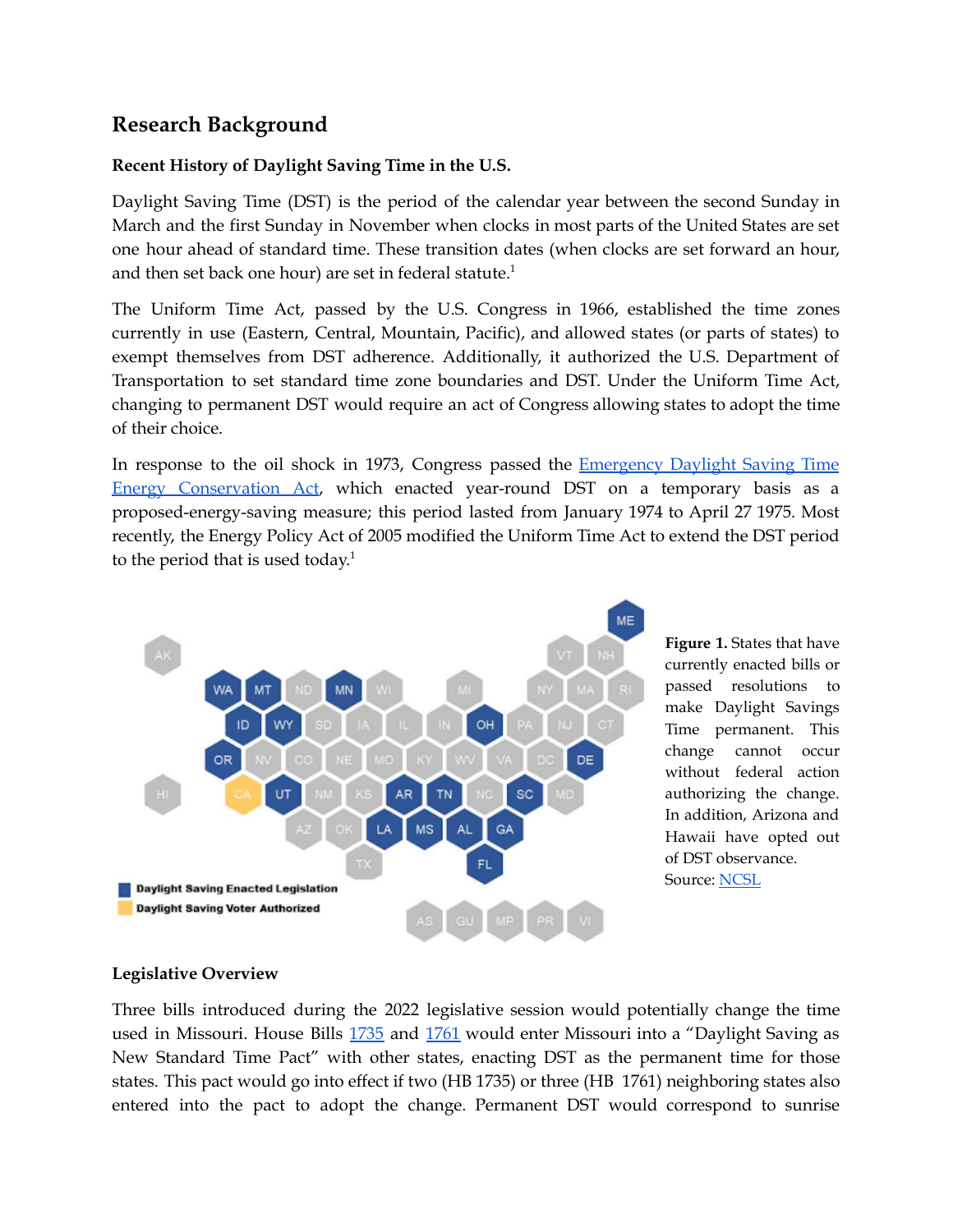occurring later in the day during the winter months, and sunset occurring later in the day during summer months.

In contrast, HB [1889](https://house.mo.gov/Bill.aspx?bill=HB1889&year=2022&code=R) would have Missouri adopt Standard Time permanently, regardless of the actions of neighboring states. Under current federal law, Missouri could adopt Standard Time on a permanent basis, but switching to permanent DST would require an act of Congress due to provisions of the Uniform Time Act.

Of the states that border Missouri, two  $(AR \text{ and } TN)$  $(AR \text{ and } TN)$  $(AR \text{ and } TN)$  have adopted bills or resolutions to make DST permanent. Four other states that border Missouri [\(IL,](https://www.ilga.gov/legislation/BillStatus.asp?DocNum=4224&GAID=16&DocTypeID=HB&SessionID=110&GA=102)  $\overline{KY}$ , [NE](https://nebraskalegislature.gov/bills/view_bill.php?DocumentID=43578), & [OK](http://www.oklegislature.gov/BillInfo.aspx?Bill=SB1103&Session=2200)) currently have introduced legislation for the 2022 session. Since 2018, 19 states have enacted legislation or passed resolutions making DST permanent, contingent upon federal action allowing the change (**Figure 1**). 2

Legislation to make DST permanent following an act of Congress, sometimes conditional on neighboring states also passing such legislation, is the most common type of legislation to end the biannual switching for DST. However, legislation has also been introduced in some states, including Missouri, that would make Standard Time the permanent time throughout the year. Some states (HI & AZ) and U.S. territories have already made Standard Time permanent. U.S. areas with permanent Standard Time tend to be closer to the equator where day length varies less over the year.

# **Impacts of Daylight Saving Time Transitions**

A wide body of research analyzes the effects of 1) shifting clocks ahead one hour in the spring upon entering DST, 2) shifting clocks back one hour in the fall upon re-entering standard time, and 3) differential morning/night light levels during DST and standard time. Several studies find various effects of shifting clocks ahead on health, vehicle accidents, energy use, and commerce, but there is less evidence for significant effects due to shifting back to standard time, or having differential light levels between permanent DST and standard time. These results are discussed below.

## **Health**

Light levels are a major regulator of "biological clocks;" the body produces different proteins and hormones in response to light/darkness entering the eye, which then regulate behaviors ranging from alertness/sleep, appetite/digestion, and body temperature. The 24-hour biological cycle is known as a circadian rhythm. Disruption of circadian rhythms due to factors such as substance abuse, jet lag, or other disorders/behaviors is a risk factor for obesity, depression, changes in heart rate and blood pressure, and even some forms of cancer. $3,4$ 

These known negative effects of circadian rhythm disruption have led researchers to investigate the potential health effects of shifting clocks ahead upon entering DST, which in effect simulates jet lag. Large surveys have found that this transition into DST may result in disrupted sleep behavior, including in school-aged children. 5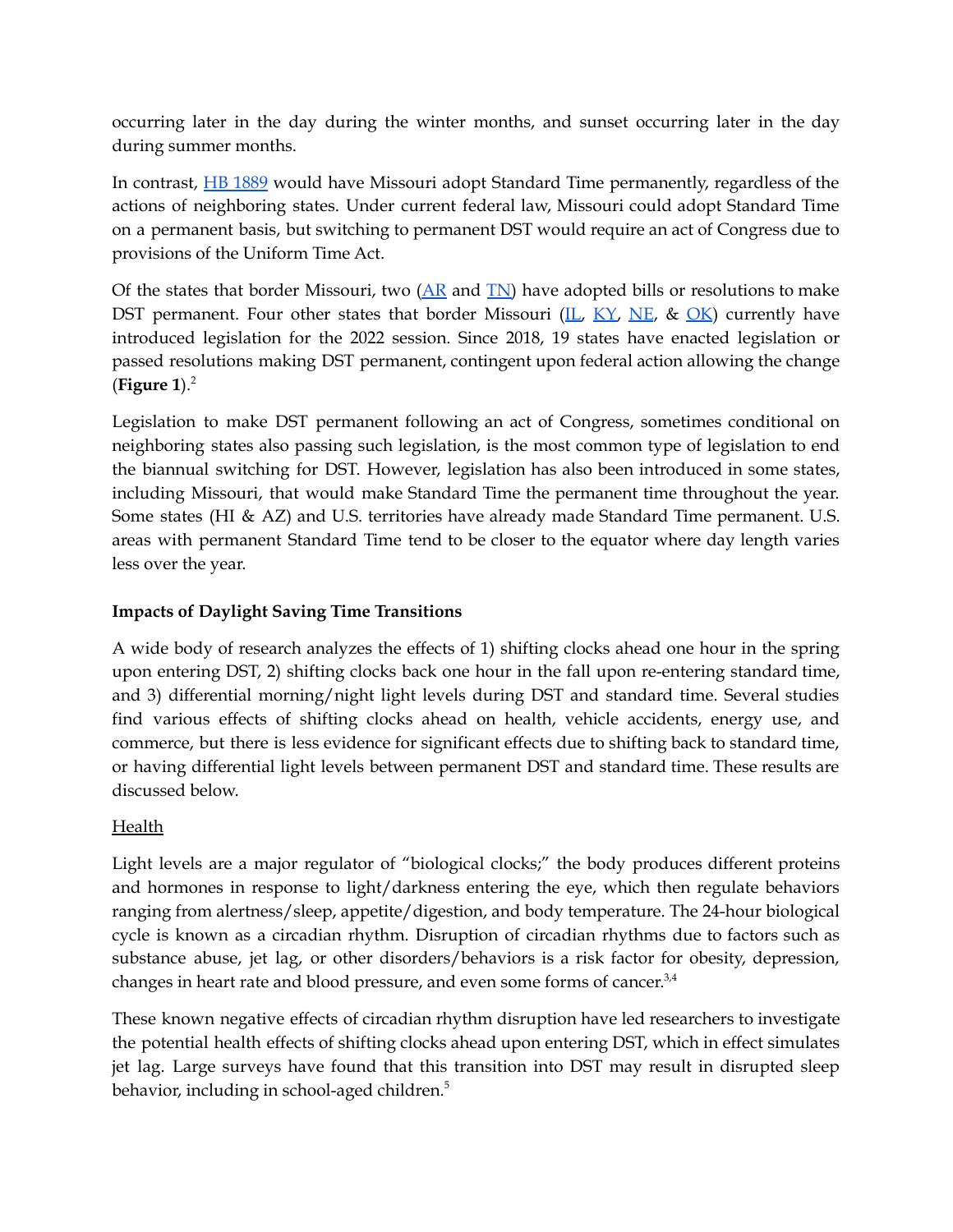Several studies find that the risk of heart attack is approximately 5% higher in the week following entering DST; the researchers conducting the study hypothesize that this effect is due to sleep deprivation that results in increased heart rate, blood pressure, and inflammatory proteins.<sup>6</sup> The risk of ischemic stroke has also been found to be elevated by about 8% for the first two days after entering DST, and was even higher for women and older adults.<sup>7</sup> These effects were not found for the transition out of DST back to standard time, potentially due to the less disruptive direction of the clock shift. Researchers also note that individuals with circadian rhythm disorders, neurological disorders, or children/adolescents whose brains are still developing may be more susceptible to the negative health effects related to the DST transition, since they are more sensitive to sleep disruptions, but studies of these sort have not yet been conducted. 5

## Vehicle Accidents

A study of fatal vehicle accidents from 1996–2017 found that the spring DST transition was associated with a 6% increase in fatal crashes for the week after the transition. This risk was increased in the morning, and in western areas of time zones (where sunrise/light level increases happen later relative to eastern areas of the same time zone). There was no observed increase in vehicle fatalities upon returning to standard time in the fall. 8

Finally, a study of the relationship between light levels and pedestrian/motorist safety finds that an additional hour of daylight in the evening (corresponding to keeping DST in place year-round) would reduce pedestrian fatalities by about 170/year, equivalent to 13% of all such fatalities that occur between 5–10 a.m. and 4–9 p.m. in a year. It also estimates that motor vehicle fatalities would be reduced by 195/year (3%) in this scenario. <sup>9</sup> This analysis finds no increased safety risk to school children from permanent DST.

### Energy

Early use of DST by the U.S. and other nations during World War I was accompanied by appeals to potential energy-saving mechanisms. The Energy Policy Act of 2005 commissioned the Department of Energy to conduct a study on the energy-related effects of extending DST. Overall, there is little evidence as to whether DST decreases or increases energy use.

The 2008 report from the U.S. Department of Energy found that the 2005 extension of DST is associated with a 0.03% decrease in electricity consumption annually, with larger savings in the northern parts of the country. This report did not find evidence as to whether the DST extension changed vehicle gasoline consumption or traffic patterns. <sup>1</sup> Another study from Indiana (where some counties observe DST but others do not) found that DST causes a 1% increase in residential electricity use, with the greatest increase occurring later in the year.<sup>10</sup>

### **Commerce**

Research has not been conclusive on the broad economic effects of DST or the effects of switching. One study found that credit card purchases increased following DST starting in the spring and found a drop in purchases after DST ended in the fall.<sup>11</sup> Other studies have found